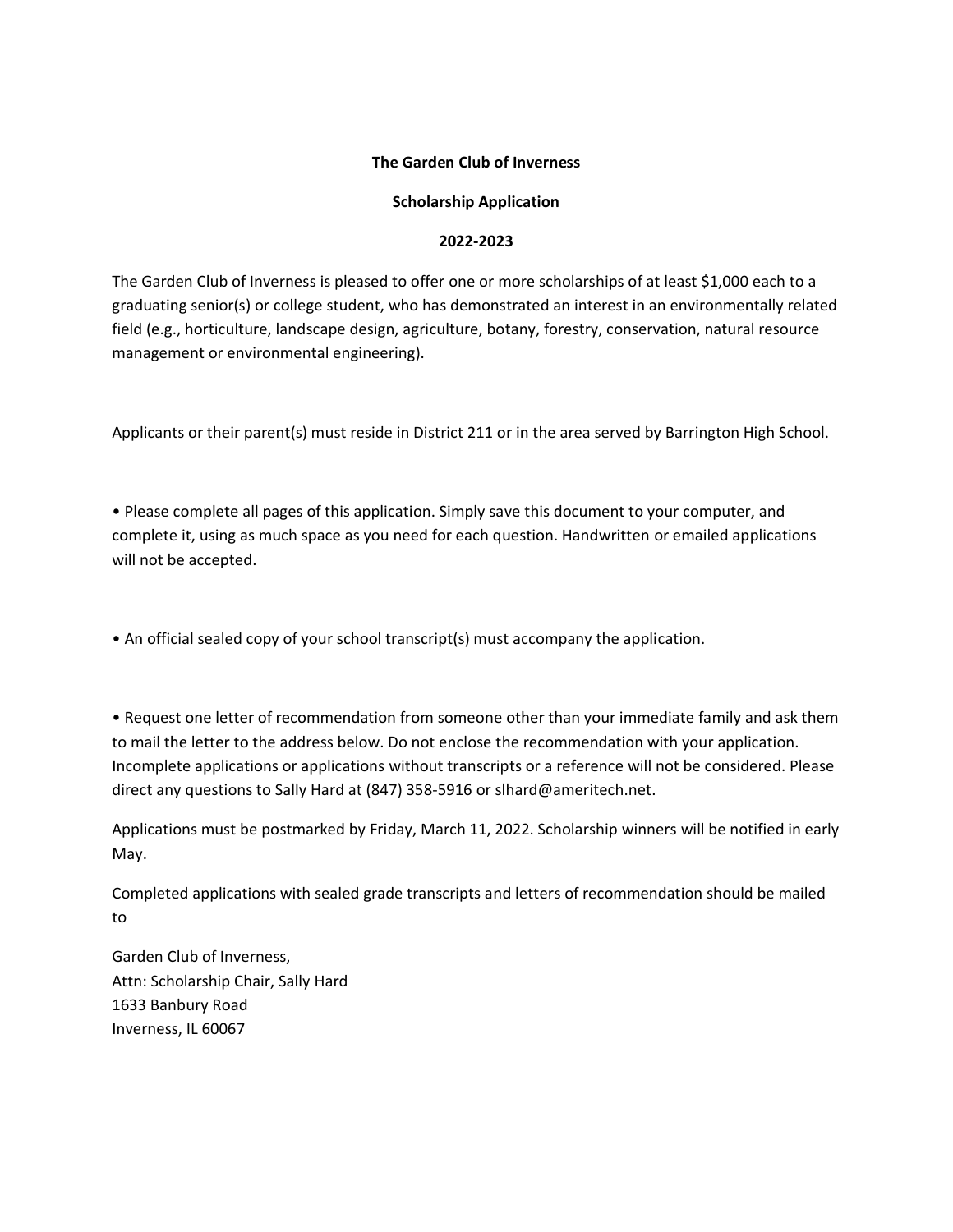## **Garden Club of Inverness**

**Scholarship Application 2022-2023** 

| Number of Seniors _______________                                                       |  |
|-----------------------------------------------------------------------------------------|--|
|                                                                                         |  |
|                                                                                         |  |
|                                                                                         |  |
|                                                                                         |  |
| Have you received any other scholarships to date? _____________ If so, please describe. |  |
|                                                                                         |  |
|                                                                                         |  |
|                                                                                         |  |
|                                                                                         |  |